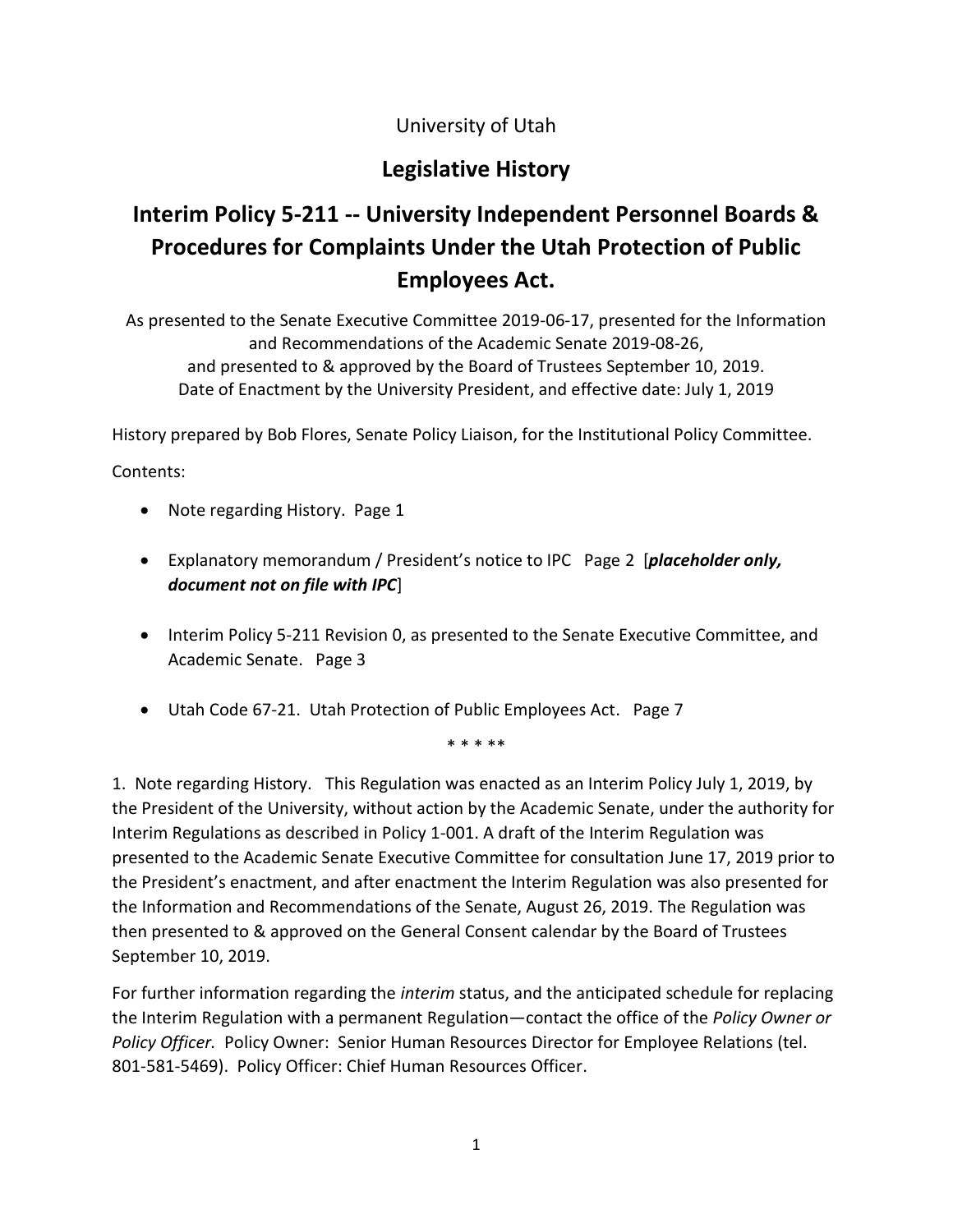**Explanatory memorandum / President's notice to IPC** 

**regarding Interim Policy 5-211**

[ placeholder only*, document not on file with IPC as of July 2020*]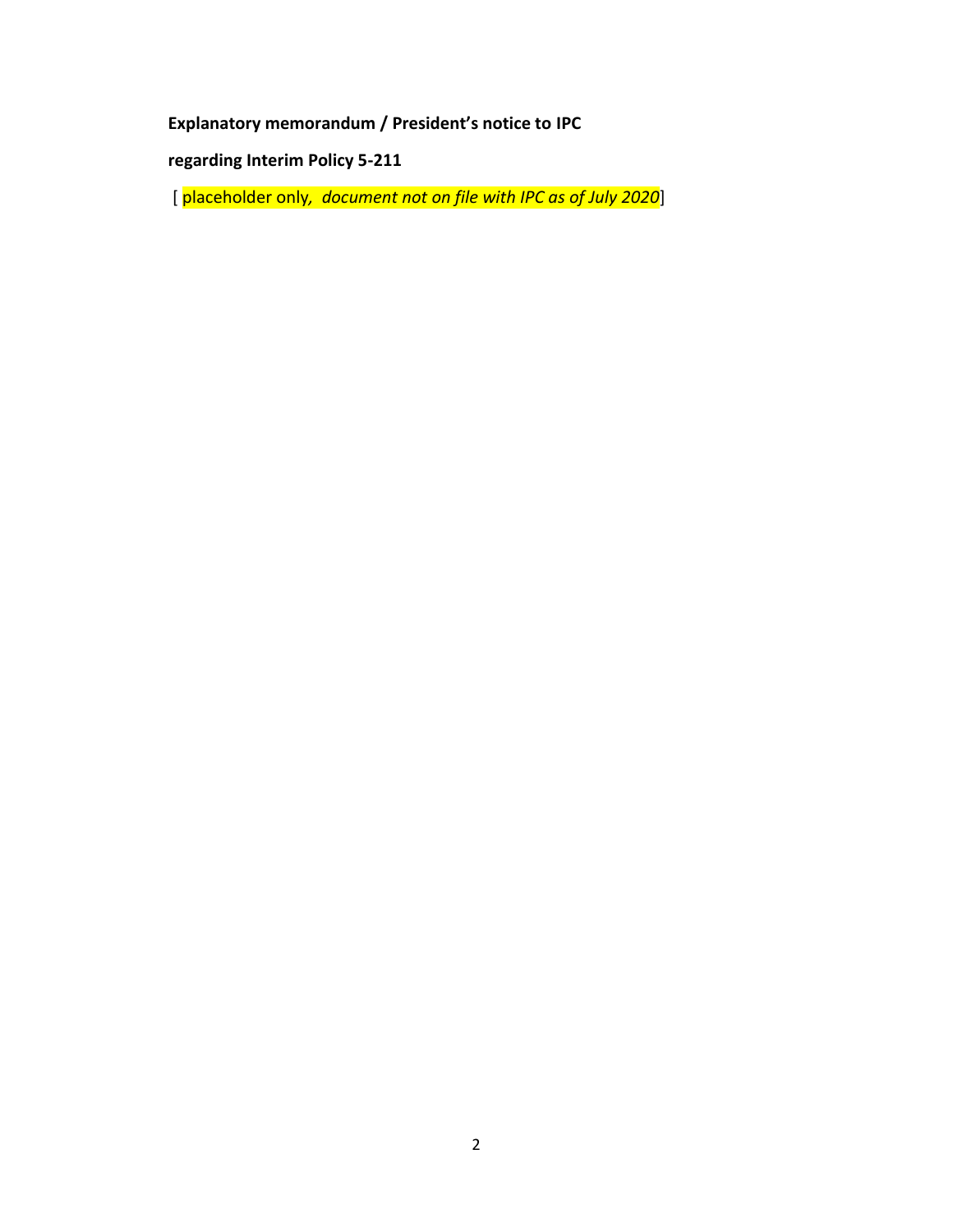# **[Note: For Senate Executive Committee meeting June 17, 2019. As will be explained at meeting, it is expected that President Watkins will implement this around July 1, as an Interim Regulation, in response to a new Utah legislation requirement.]**

**[***Interim***] Policy 5-211:** University Independent Personnel Boards and Procedures for Complaints Under the Utah Protection of Public Employees Act. Revision 0 [Interim]. Effective date: July 1, 2019

#### **I. Purpose and Scope**

A. Purpose:

The primary purpose of this Policy is to establish the types of independent personnel boards and related procedures by which the University implements the Utah Protection of Public Employees Act for filing and administrative review of certain types of complaints from University employees. The University is committed to operating in a responsible manner and in compliance with legal requirements, and further, wishes to foster an environment where employees are empowered to raise concerns.

B. Scope:

This Policy applies to all University of Utah employees and all academic and administrative units of the University, including the University of Utah Hospitals and Clinics.

#### **II. Definitions**

- A. The Utah Protection of Public Employees Act ("UPPEA") is [Utah Code Section 67-21-1,](https://le.utah.gov/xcode/Title67/Chapter21/67-21.html) *et seq.*, as amended {*Drafting note: a copy is attached for convenience*}.
- B. The following definitions of terms as defined in Policy 5-001 –Employee Definitions, apply for purposes of this Policy:
	- 1. Employee An individual who meets both of the following qualifications:
		- a. Receives compensation for work or services in which the University has the right (whether or not it exercised the right) to supervise and control the manner of performance as awell as the result of the work or service and
		- b. Receives compensation which has been appropriated from funds controlled by the University regardless of the source of the funds, the duties of the position, the amount of the compensation paid, or the percent of time worked.
	- 2. Employees include: Administrative Officers, Faculty or Faculty Members, Non-Faculty Academic Employees, Staff or Staff Member, Atwill, Benefits Eligible and Non-Benefits Eligible, Full-time and Part-time, Per Diem or PRN, Probationary, Salaried Exempt, Hourly Non-Exempt, Temporary, Time and/or Fund Limited.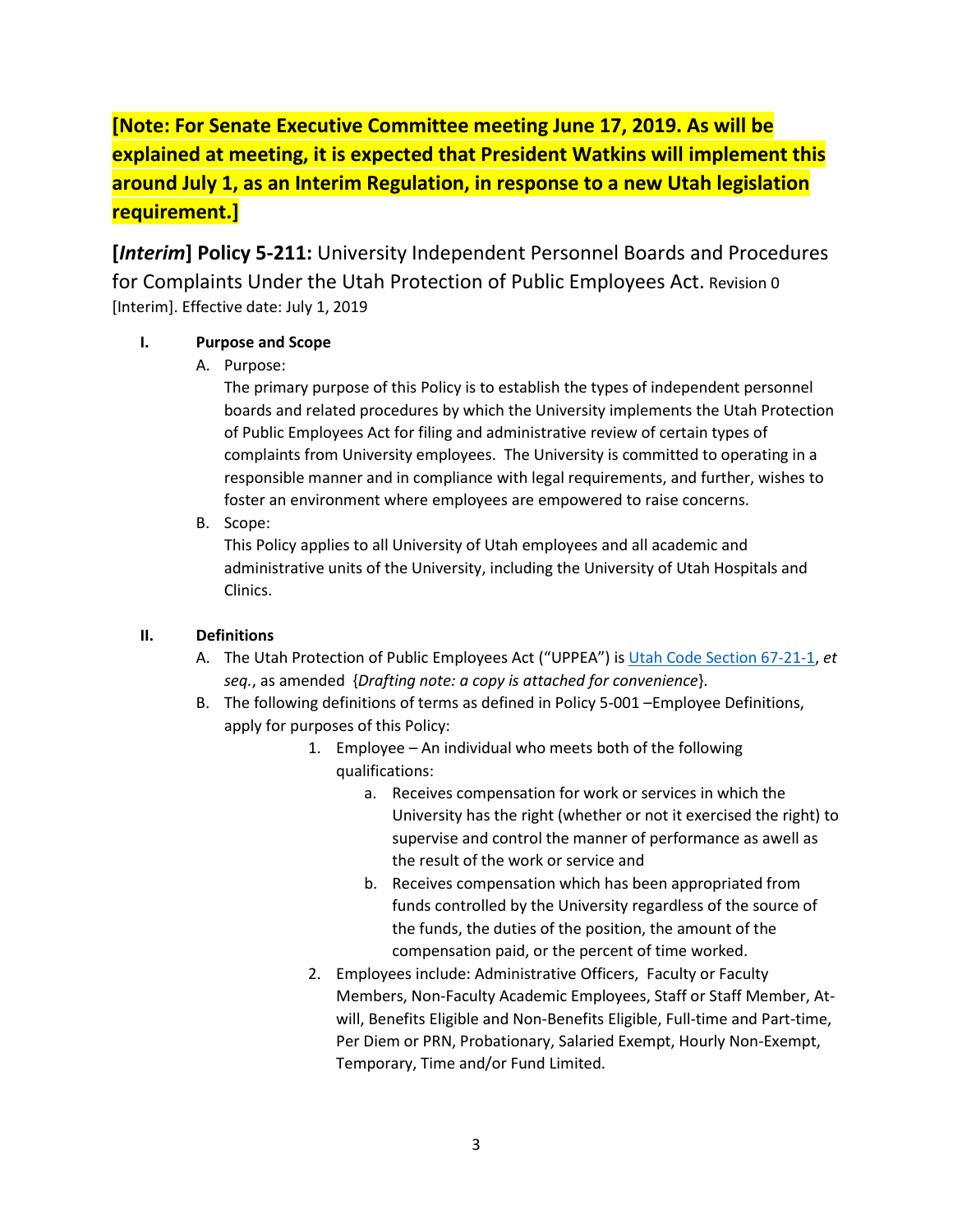#### **III. Policy**

A. Independent Personnel Boards for staff or faculty employees.

Whereas the UPPEA provides that a "state institution of higher education shall adopt a policy to establish an independent personnel board to hear and take action on a complaint alleging adverse action", and because the University has for other purposes previously established separate dispute hearing bodies and hearing procedures for various disputes involving either staff employees or faculty employees, the University's independent personnel boards for purposes of the UPPEA are comprised of the following personnel:

- i. For a concern brought by a staff member against a staff member (a staffinvolved case), the independent personnel board will be comprised of individuals from the Staff Hearing Committee Pool. (See Hearing Procedure[s 5-](https://regulations.utah.edu/human-resources/appendices_5/5-203Pro.pdf) [203\)](https://regulations.utah.edu/human-resources/appendices_5/5-203Pro.pdf)
- ii. For concerns brought by a faculty member or against a faculty member (a faculty-involved case), the independent personnel board will be comprised of individuals from the Senate Consolidated Hearing Committee. (See Policies [6-](https://regulations.utah.edu/academics/6-002.php) [002](https://regulations.utah.edu/academics/6-002.php) an[d 6-011\)](https://regulations.utah.edu/academics/6-011.php)
- iii. The independent personnel board will not include any individual who is in the same department as the complaining party, is a supervisor of the complaining party, or has a known conflict of interest in relation to the complaining party or an allegation made in the complaint.
- B. Complaint filing.
	- i. A complaint alleging a violation of the UPPEA must be filed within 180 days after the occurrence of the alleged violation and must be filed with the Director of Employee Relations. This time limit does not extend the time for any appeal or request for a hearing made pursuant to other University Regulation, including but not limited to Policy [5-203](https://regulations.utah.edu/human-resources/5-203.php) , [6-002](https://regulations.utah.edu/academics/6-002.php) o[r 6-011.](https://regulations.utah.edu/academics/6-011.php)
	- ii. A complaint filed under this Policy should be filed in good faith and include specific information relevant to the concern, including: date, time, location of alleged occurrence of violation of the UPPEA, individual(s) involved and/or responsible, the nature of the complaint, and desired remedy.
- C. Hearing and Final Decision Procedures
	- i. Except as otherwise described below, a complaint alleging a violation of the UPPEA and which warrants a hearing will follow hearing procedures associated with University Policy 5-203, *"Staff Employee Grievances."*
		- a.When a complaint is filed by a staff employee and/or about a staff employee (a staff-involved case) the independent personnel board will consist of three (3) members of the Staff Hearing Committee pool, unless the hearing under this Policy is combined with another type of hearing that requires a greater number of committee members.
		- b.When a complaint is filed by a faculty employee or about a faculty employee (a faculty-involved case) the independent personnel board will consist of three (3) members of the Senate Consolidated Hearing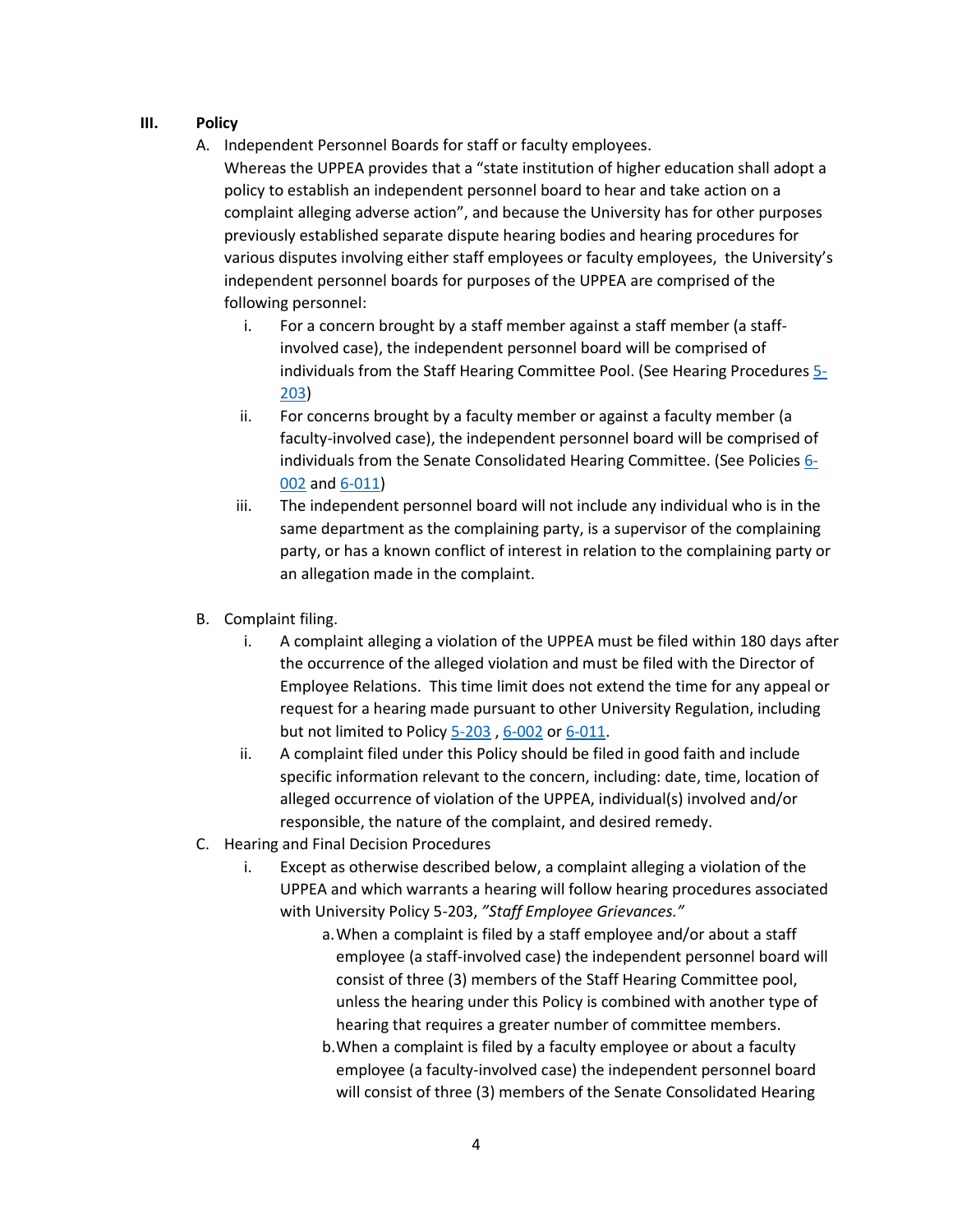Committee pool, unless the hearing under this Policy is combined with another type of hearing that requires a greater number of committee members (in which case the greater number shall apply). The selection procedures for board members shall be in accord with Polic[y 6-011.](https://regulations.utah.edu/academics/6-011.php)

- ii. The independent personnel board shall, at the conclusion of a hearing, prepare a report and recommendation concerning the complaint.
	- a.For a staff-involved case the report and recommendation will be forwarded to the appropriate cognizant Vice President (or a designee) for review and final decision.
	- b.For a faculty-involved case the report and recommendation will be forwarded to the cognizant Sr. Vice President (or a designee) for review and final decision.
- iii. A final decision maker who receives a recommendation pursuant to this Policy shall render a decision within seven (7) days after the day on which the final decision maker receives the recommendation.
- iv. For a staff-involved case, the final decision described in this Policy constitutes the final decision regarding any employee grievance under Policy 5-203.
- v. For a faculty-involved case, nothing in this Policy prohibits the Senate Consolidated Hearing Committee from combining the hearing under this Policy with any other type of hearing or procedure under Policy 6-011. If another type of hearing under Policy 6-011 is combined with a hearing under this Policy, the procedures and appeals processes will be governed by Policy 6-011.
- vi. For either a staff-involved or a faculty-involved case under this Policy, in accord with the UPPEA (and as these terms are defined in the UPPEA) the University must establish by "*substantial evidence*" that any "*adverse action*" against the complaining employee was justified by reasons unrelated to the employee's good faith actions under the UPPEA.

*[Note: Parts IV-VII of this Regulation (and all other University Regulations) are Regulations Resource Information – the contents of which are not approved by the Academic Senate or Board of Trustees, and are to be updated from time to time as determined appropriate by the cognizant Policy Officer and the Institutional Policy Committee, as per Policy 1-001 and Rule 1- 001.]*

#### **IV. Rules, Procedures, Guidelines, Forms, and other related resources**

.

[reserved]

#### **V. References**

Policy 5-100 Employee Definitions Procedure 5-203 Staff Employee Appeal Hearings Policy 6-011 Senate Consolidated Hearing Committee Utah Protection of Public Employees Act--[Utah Code Section 67-21-1,](https://le.utah.gov/xcode/Title67/Chapter21/67-21.html) *et seq.*,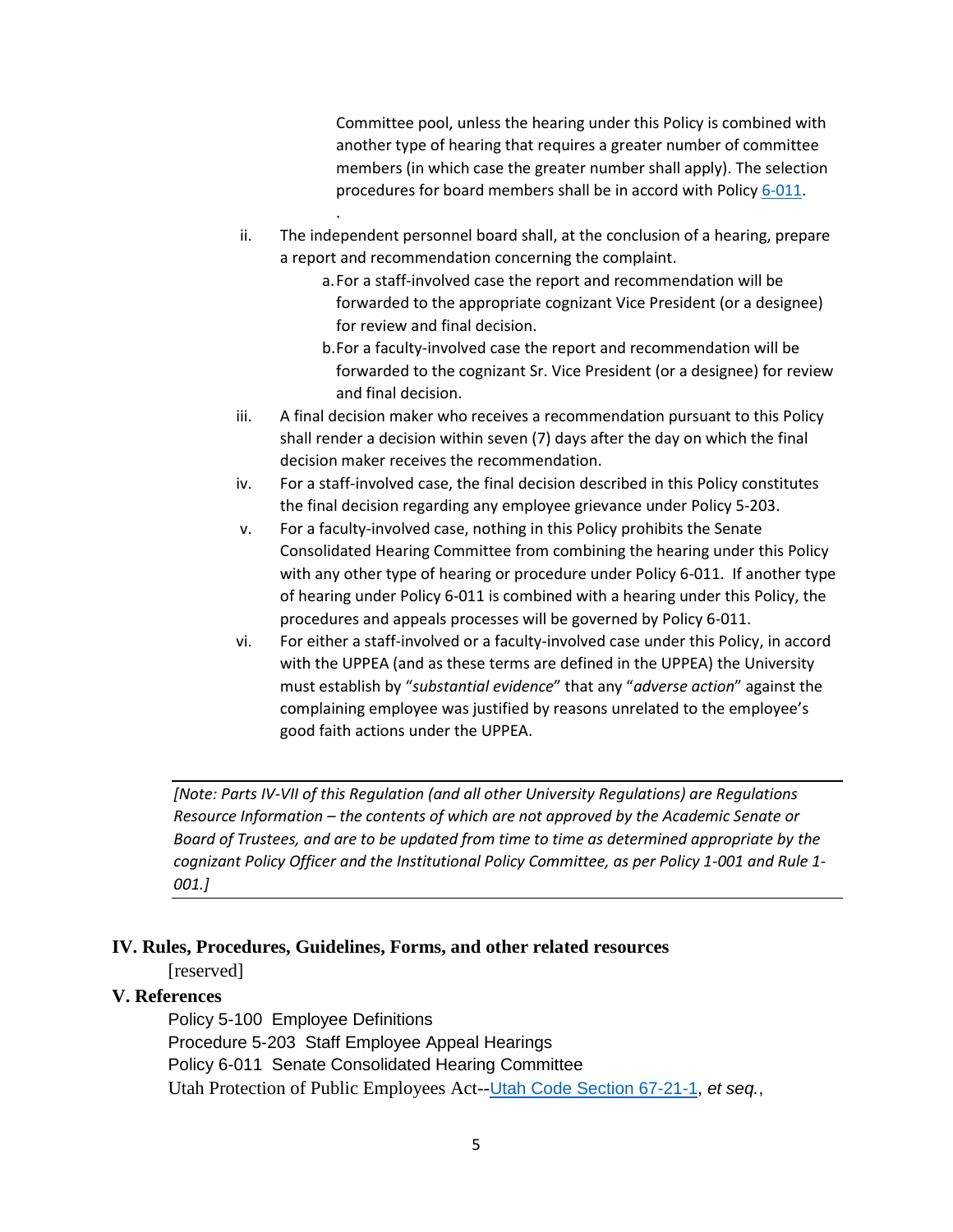#### **VI. Contacts**

The designated contact officials for this Policy are:

**Policy Owner (primary contact person for questions and advice)**: Human Resources Director for Employee Relations (tel. 801-581-5469)

**Policy Officer**: Chief Human Resources Officer

These officials are designated by the University President or delegee, with assistance of the Institutional Policy Committee, to have the following roles and authority, as provided in University Rule 1-001:

 "A "Policy Officer" will be assigned by the President for each University Policy, and will typically be someone at the executive level of the University (i.e., the President and his/her Cabinet Officers). The assigned Policy Officer is authorized to allow exceptions to the Policy in appropriate cases.... "

 "The Policy Officer will identify an "Owner" for each Policy. The Policy Owner is an expert on the Policy topic who may respond to questions about, and provide interpretation of the Policy; and will typically be someone reporting to an executive level position (as defined above), but may be any other person to whom the President or a Vice President has delegated such authority for a specified area of University operations. The Owner has primary responsibility for maintaining the relevant portions of the Regulations Library... .[and] bears the responsibility for determining which reference materials are helpful in understanding the meaning and requirements of particular Policies... ." University Rule 1- 001-III-B & E

**VII. History** { *add history description after Policy is processed through Senate and Trustees.*}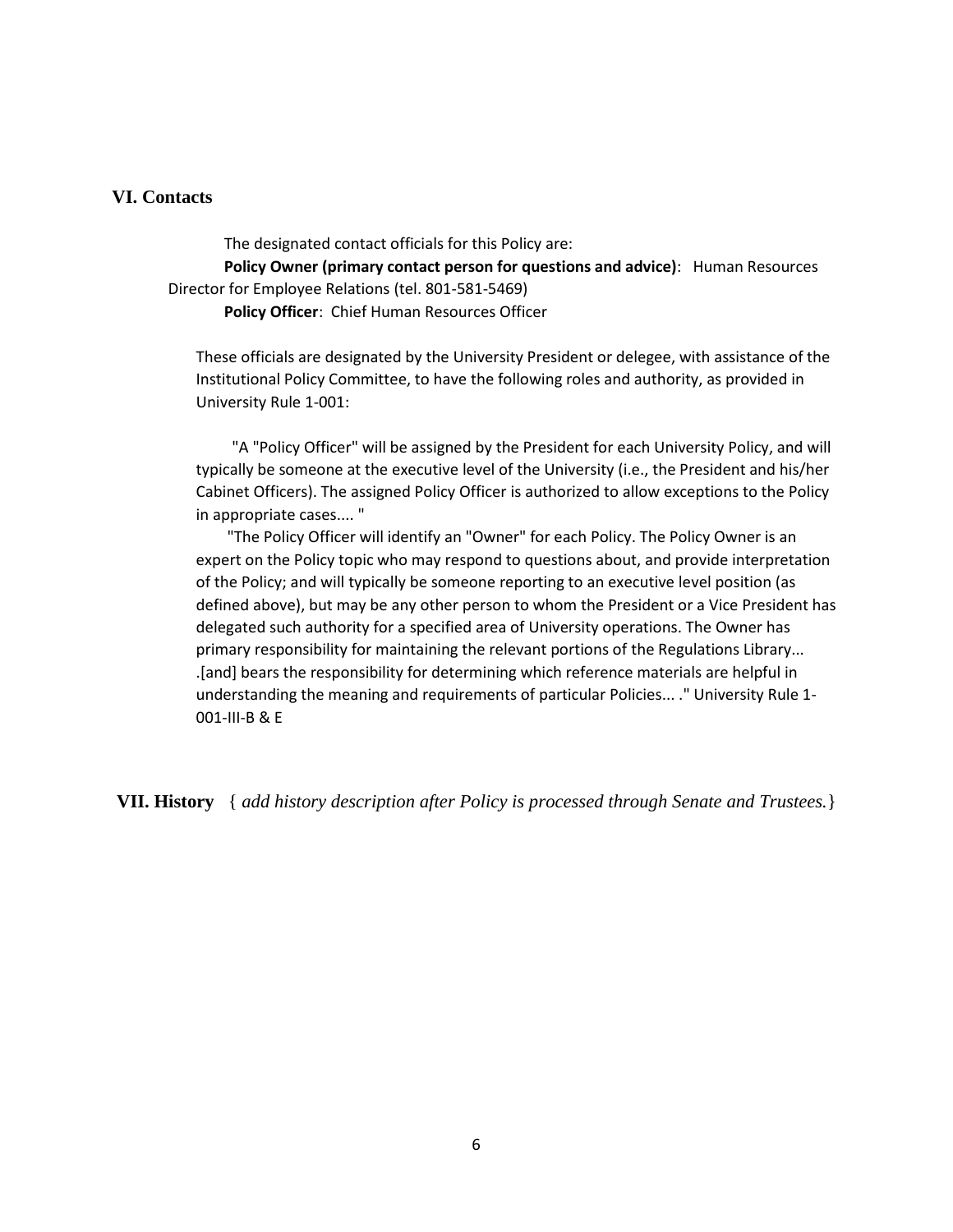#### Addendum

#### **COPY OF UPPEA**

Utah Code

Page 1

**Chapter 21**

## **Utah Protection of Public Employees Act**

#### **67-21-1 Short title.**

This chapter is known as the "Utah Protection of Public Employees Act." Enacted by Chapter 216, 1985 General Session

#### **67-21-2 Definitions.**

As used in this chapter:

(1) "Abuse of authority" means an arbitrary or capricious exercise of power that:

(a) adversely affects the employment rights of another; or

(b) results in personal gain to the person exercising the authority or to another person.

(2) "Adverse action" means to discharge, threaten, or discriminate against an employee in a

manner that affects the employee's employment, including compensation, terms, conditions,

location, rights, immunities, promotions, or privileges.

(3) "Communicate" means a verbal, written, broadcast, or other communicated report.

(4) "Damages" means general and special damages for injury or loss caused by each violation of

this chapter.

(5) "Employee" means a person who performs a service for wages or other remuneration under a

contract of hire, written or oral, express or implied.

(6)

(a) "Employer" means the public body or public entity that employs the employee.

(b) "Employer" includes an agent of an employer.

(7) "Gross mismanagement" means action or failure to act by a person, with respect to a person's

responsibility, that causes significant harm or risk of harm to the mission of the public entity or

public body that employs, or is managed or controlled by, the person.

(8) "Judicial employee" means an employee of the judicial branch of state government.

(9) "Legislative employee" means an employee of the legislative branch of state government.

(10) "Political subdivision employee" means an employee of a political subdivision of the state.

(11) "Public body" means any of the following:

(a) a state officer, employee, agency, department, division, bureau, board, commission, council, authority, educational institution, or any other body in the executive branch of state

government;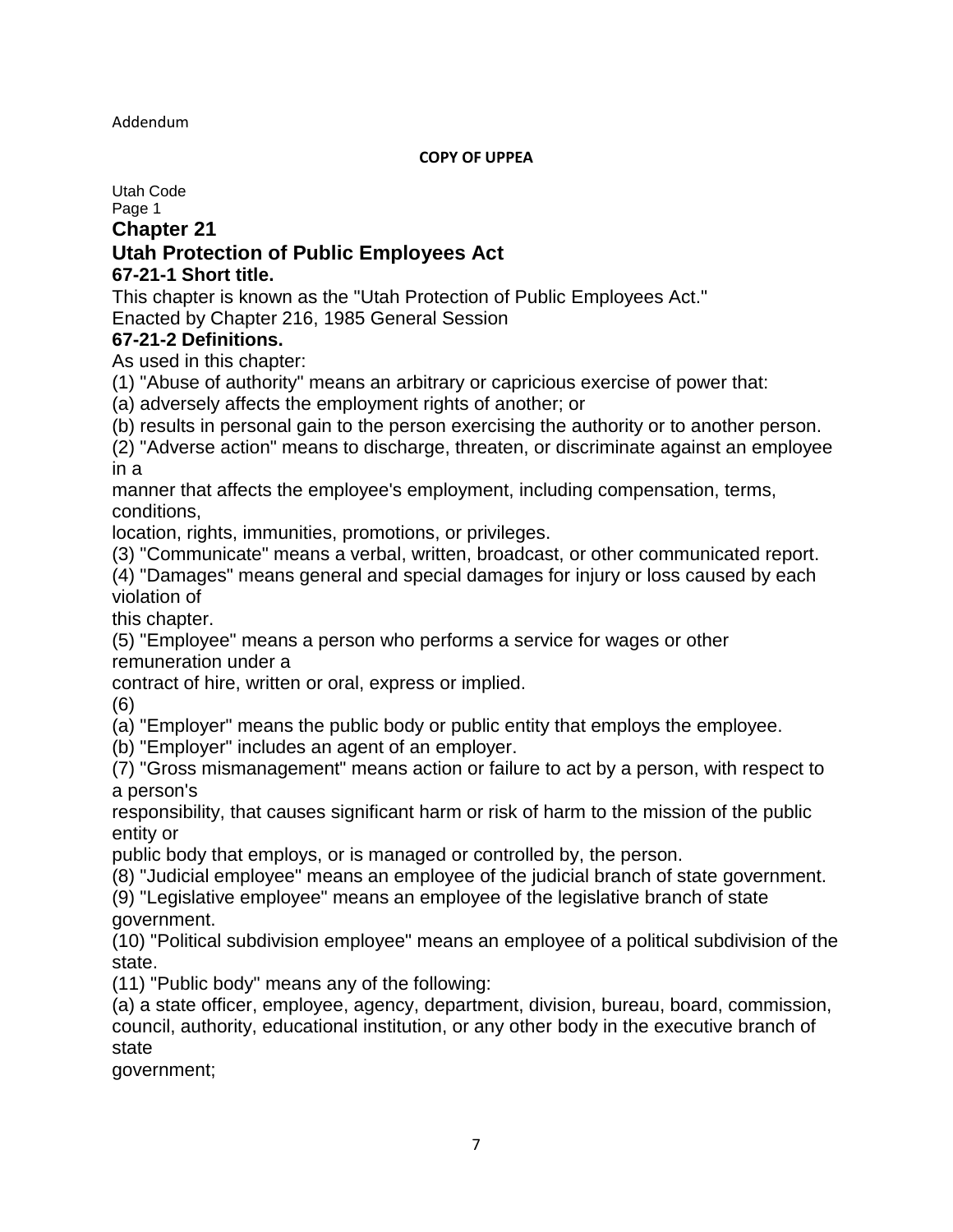(b) an agency, board, commission, council, institution member, or employee of the legislative

branch of state government;

(c) a county, city, town, regional governing body, council, school district, local district, special

service district, or municipal corporation, board, department, commission, council, agency, or

any member or employee of them;

(d) any other body that is created by state or local authority, or that is primarily funded by or

through state or local authority, or any member or employee of that body;

(e) a law enforcement agency or any member or employee of a law enforcement agency; and

(f) the judiciary and any member or employee of the judiciary.

(12) "Public entity" means a department, division, board, council, committee, institution, office,

bureau, or other similar administrative unit of the executive branch of state government.

(13) "Public entity employee" means an employee of a public entity.

(14) "Retaliatory action" is as defined in Section 67-19a-101.

Utah Code Page 2

(15) "State institution of higher education" is as defined in Section 53B-3-102.

(16) "Unethical conduct" means conduct that violates a provision of Title 67, Chapter 16, Utah

Public Officers' and Employees' Ethics Act.

Amended by Chapter 427, 2013 General Session

## **67-21-3 Reporting of governmental waste or violations of law -- Employer action -- Exceptions.**

(1)

(a) An employer may not take adverse action against an employee because the employee, or a

person authorized to act on behalf of the employee, communicates in good faith:

(i) the waste or misuse of public funds, property, or manpower;

(ii) a violation or suspected violation of a law, rule, or regulation adopted under the law of this

state, a political subdivision of this state, or any recognized entity of the United States; or

(iii) as it relates to a state government employer:

(A) gross mismanagement;

(B) abuse of authority; or

(C) unethical conduct.

(b) For purposes of Subsection (1)(a), an employee is presumed to have communicated in good

faith if the employee gives written notice or otherwise formally communicates the conduct

described in Subsection (1)(a) to: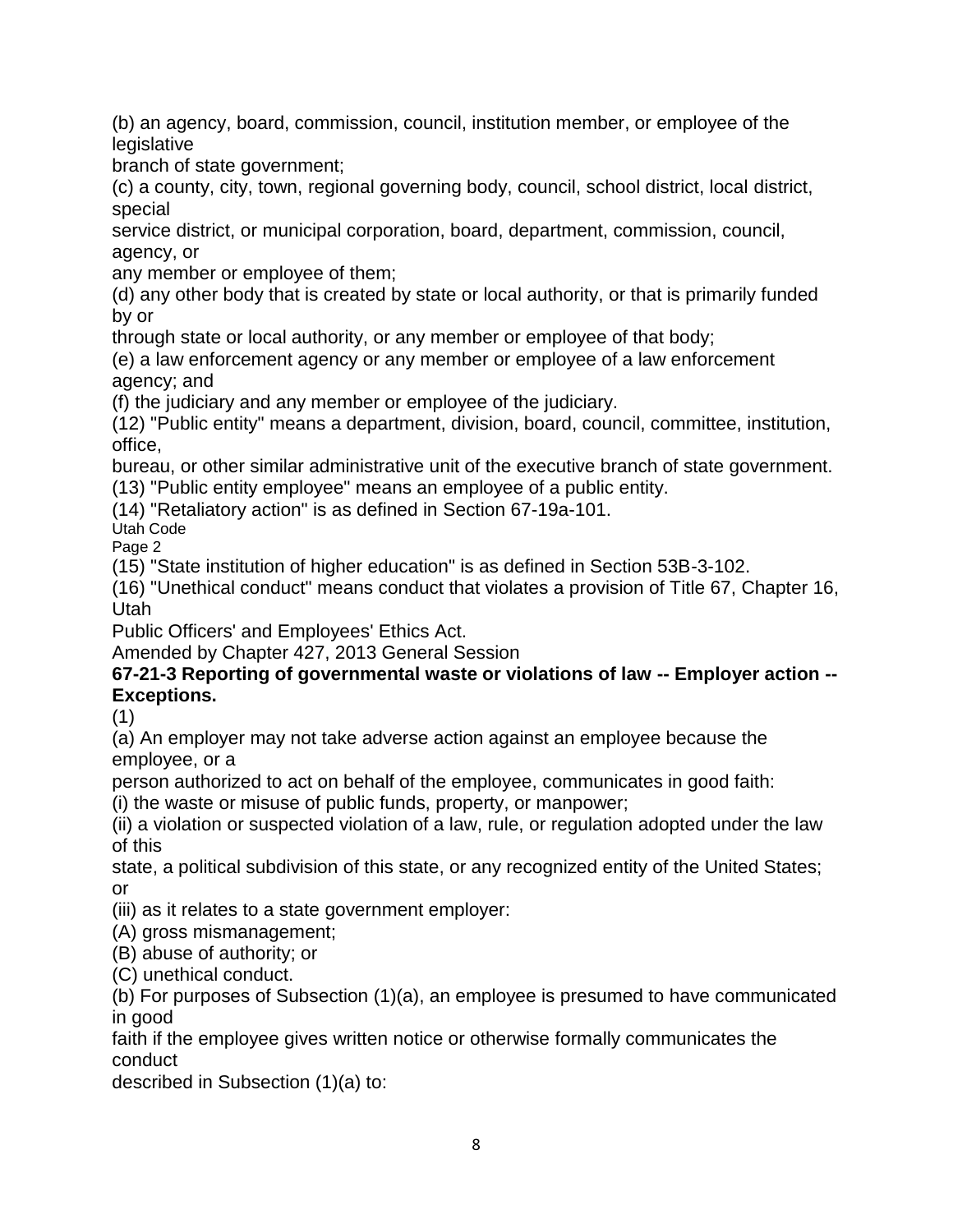(i) a person in authority over the person alleged to have engaged in the conduct described in

Subsection (1)(a);

(ii) the attorney general's office;

(iii) law enforcement, if the conduct is criminal in nature;

(iv) if the employee is a public entity employee, public body employee, legislative employee, or

a judicial employee:

(A) the state auditor's office;

(B) the president of the Senate;

(C) the speaker of the House of Representatives;

(D) the Office of Legislative Auditor General;

(E) the governor's office;

(F) the state court administrator; or

(G) the Division of Finance;

(v) if the employee is a public entity employee, but not an employee of a state institution of

higher education, the director of the Division of Purchasing and General Services;

(vi) if the employee is a political subdivision employee:

(A) the legislative body, or a member of the legislative body, of the political subdivision;

(B) the governing body, or a member of the governing body, of the political subdivision;

(C) the top executive of the political subdivision; or

(D) any government official with authority to audit the political subdivision or the applicable

part of the political subdivision; or

(vii) if the employee is an employee of a state institution of higher education:

(A) the State Board of Regents or a member of the State Board of Regents;

(B) the commissioner of higher education;

(C) the president of the state institution of higher education where the employee is employed;

or

Utah Code

Page 3

(D) the entity that conducts audits of the state institution of higher education where the employee is employed.

(c) The presumption described in Subsection (1)(b) may be rebutted by showing that the employee knew or reasonably ought to have known that the report is malicious, false, or frivolous.

(2) An employer may not take adverse action against an employee because an employee

participates or gives information in an investigation, hearing, court proceeding, legislative or

other inquiry, or other form of administrative review held by the public body.

(3) An employer may not take adverse action against an employee because the employee has

objected to or refused to carry out a directive that the employee reasonably believes violates a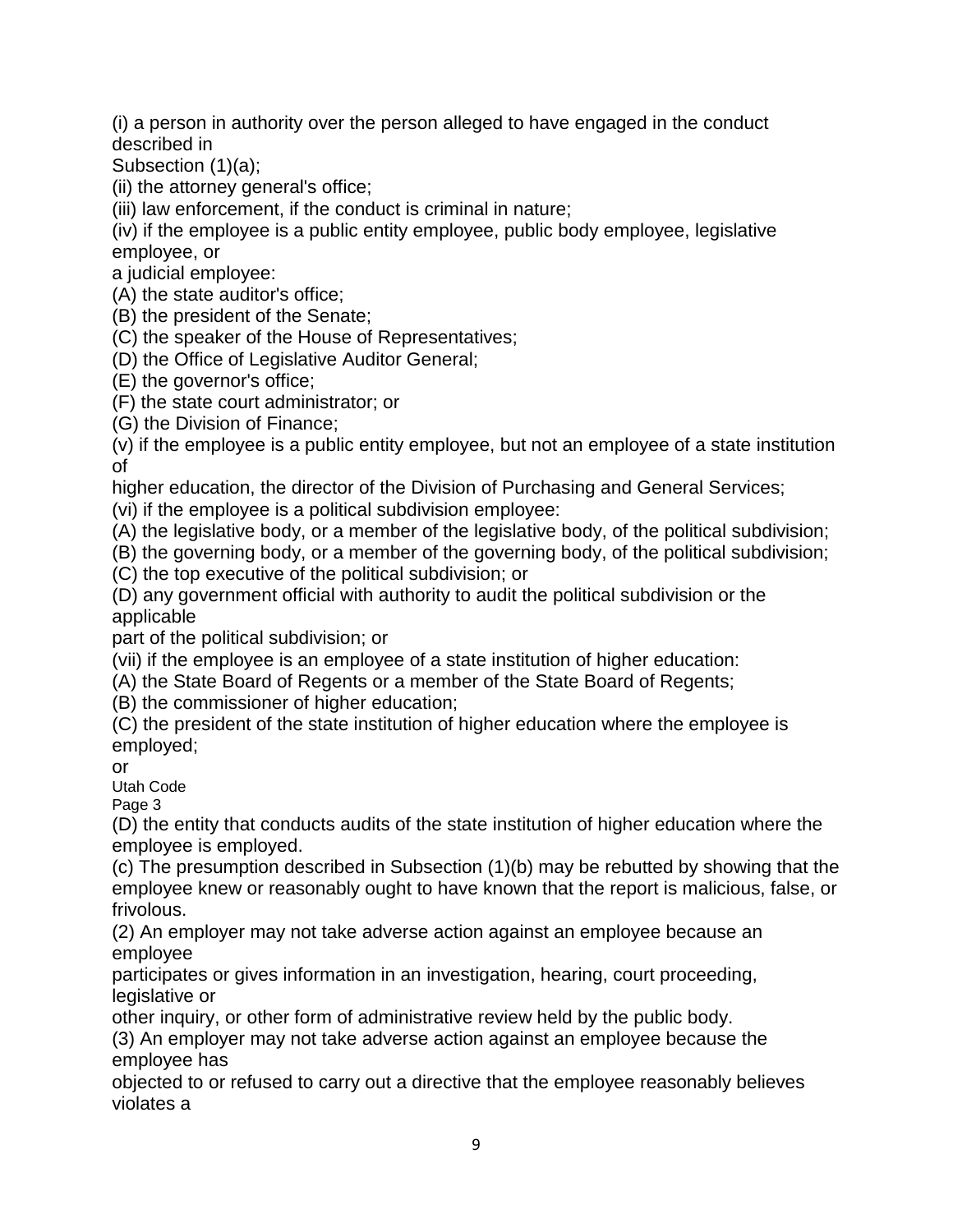law of this state, a political subdivision of this state, or the United States, or a rule or regulation

adopted under the authority of the laws of this state, a political subdivision of this state, or the

United States.

(4) An employer may not implement rules or policies that unreasonably restrict an employee's

ability to document:

(a) the waste or misuse of public funds, property, or manpower;

(b) a violation or suspected violation of any law, rule, or regulation; or

(c) as it relates to a state government employer:

(i) gross mismanagement;

(ii) abuse of authority; or

(iii) unethical conduct.

Amended by Chapter 178, 2018 General Session

#### **67-21-3.5 Administrative review of adverse action against a public entity employee.**

(1) A public entity employee who believes that the employee's employer has taken retaliatory

action against the employee in violation of this chapter may file a grievance with the **Career** 

Service Review Office in accordance with Section 67-19a-402.5 and subject to Section 67-21-4.

(2) If the Career Service Review Office determines that retaliatory action is taken in violation of this

chapter against the public entity employee, the Career Service Review Office may order:

(a) reinstatement of the public entity employee at the same level held by the public entity

employee before the retaliatory action;

(b) the payment of back wages, in accordance with Subsection 67-19a-406(5)(b);

- (c) full reinstatement of benefits;
- (d) full reinstatement of other employment rights; or

(e) if the retaliatory action includes failure to promote, as described in Subsection 67- 19a-101(11)

(d), a pay raise that results in the employee receiving the pay that the employee would have

received if the person had been promoted.

(3) A public entity employer has the burden to prove by substantial evidence that the public entity

employer's action was justified.

(4) A public entity employee or public entity employer may appeal a determination of the **Career** 

Service Review Office as provided in Section 67-19a-402.5.

Amended by Chapter 390, 2018 General Session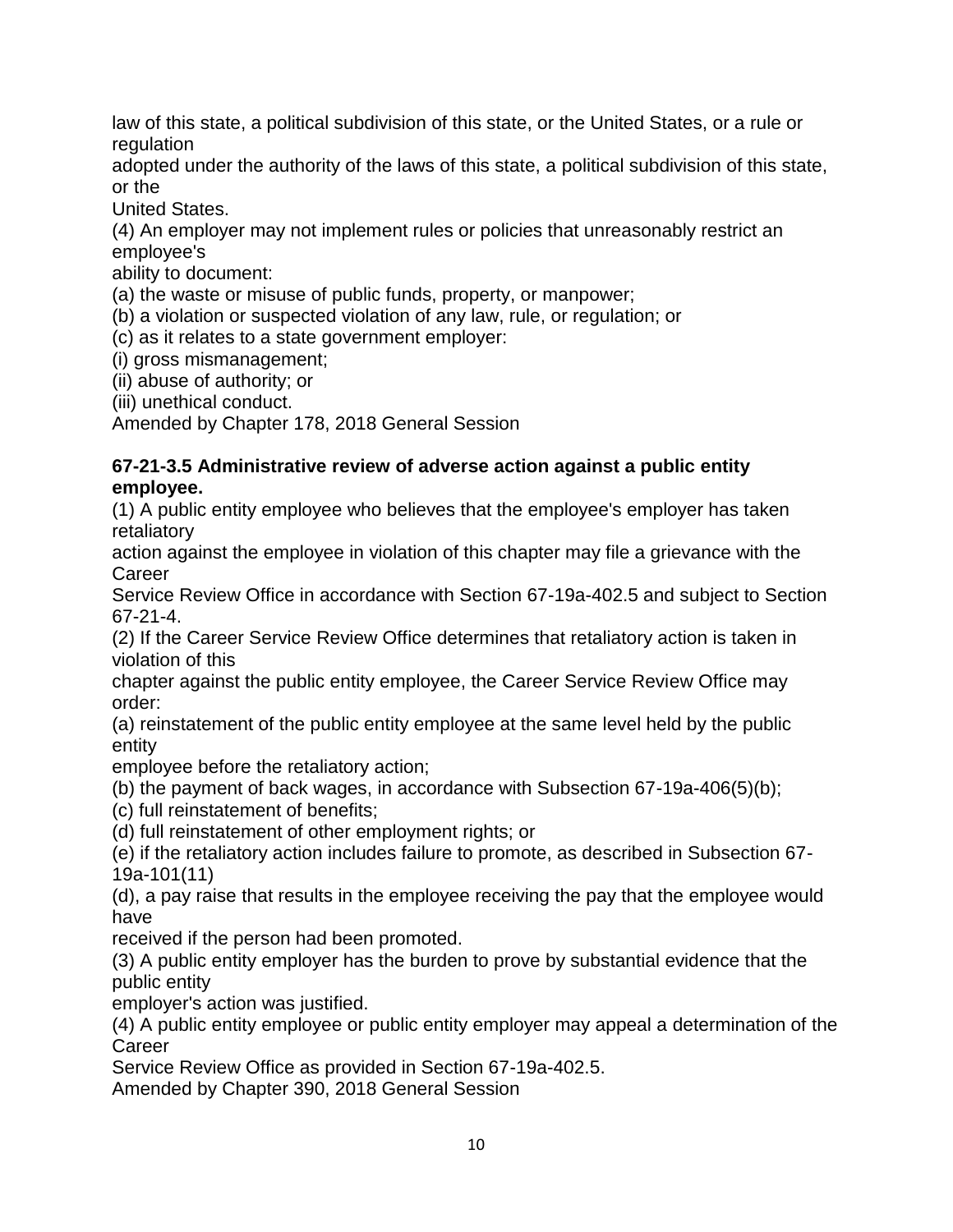# **67-21-3.6 Administrative review for political subdivision employees.**

(1)

Utah Code

Page 4

(a) A political subdivision may adopt an ordinance to establish an independent personnel board

to hear and take action on a complaint alleging adverse action.

(b) The ordinance described in Subsection (1)(a) shall include:

(i) procedures for filing a complaint and conducting a hearing; and

(ii) a burden of proof on the employer to establish by substantial evidence that the employer's

action was justified by reasons unrelated to the employee's good faith actions under **Section** 

67-21-3.

(2) If a political subdivision adopts an ordinance described in Subsection (1), a political subdivision

employee may file a complaint with the independent personnel board alleging adverse action.

(3) If an independent personnel board finds that adverse action is taken in violation of the

ordinance described in Subsection (1)(a), the independent personnel board may order:

(a) reinstatement of the employee at the same level as before the adverse action;

(b) the payment of back wages;

(c) full reinstatement of fringe benefits;

(d) full reinstatement of seniority rights; or

(e) if the adverse action includes failure to promote, as described in Subsection 67-19a-101(11)

(d), a pay raise that results in the employee receiving the pay that the employee would have

received if the person had been promoted.

Enacted by Chapter 427, 2013 General Session

## **67-21-3.7 Administrative review for state institution of higher education employees.**

(1)

(a) As used in this section, "independent personnel board" means a board where no member of

the board:

(i) is in the same department as the complainant;

(ii) is a supervisor of the complainant; or

(iii) has a conflict of interest in relation to the complainant or an allegation made in the complaint.

(b) A state institution of higher education shall adopt a policy to establish an independent

personnel board to hear and take action on a complaint alleging adverse action.

(c) The policy described in Subsection (1)(b) shall include: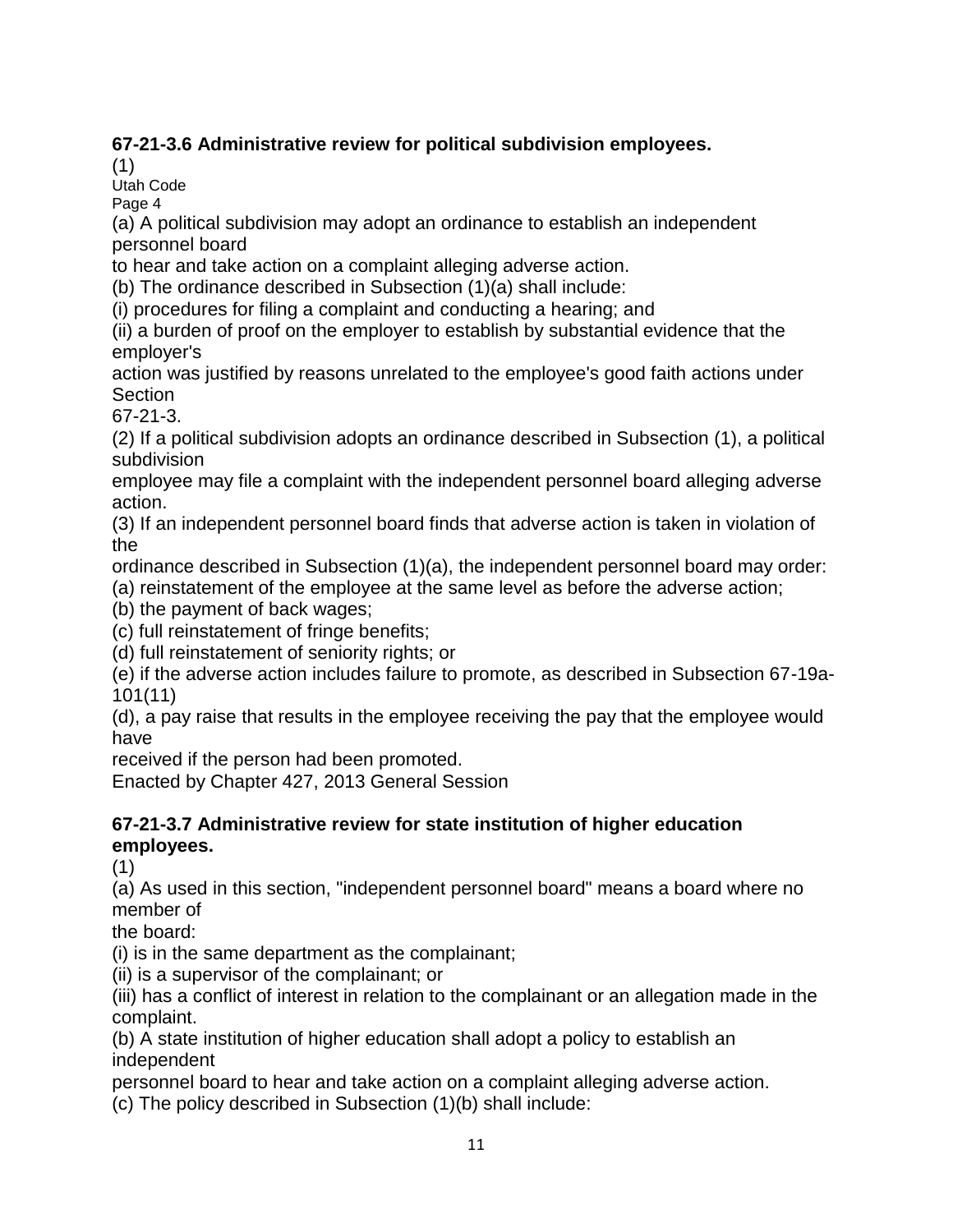(i) procedures for filing a complaint and conducting a hearing; and

(ii) a burden of proof on the employer to establish by substantial evidence that the employer's

action was justified by reasons unrelated to the employee's good faith actions under Section

67-21-3.

(2)

(a) An employee of a state institution of higher education may file a complaint with the independent personnel board described in Subsection (1)(b) alleging adverse action.

(b) An independent personnel board that receives a complaint under Subsection (2)(a) shall hear

the matter, resolve the complaint, and take action under Subsection (3) within the later of:

(i) 30 days after the day on which the employee files the complaint; or

(ii) a longer period of time, not to exceed 30 additional days, if the employee and the independent personnel board mutually agree on the longer time period.

(3) If an independent personnel board finds that adverse action is taken in violation of the policy

described in Subsection (1)(b), the independent personnel board may order, or recommend to a

final decision maker:

(a) reinstatement of the employee at the same level as before the adverse action; Utah Code

Page 5

(b) the payment of back wages;

(c) full reinstatement of fringe benefits;

(d) full reinstatement of seniority rights; or

(e) if the adverse action includes failure to promote, as described in Subsection 67-19a-101(11)

(d), a pay raise that results in the employee receiving the pay that the employee would have

received if the person had been promoted.

(4) A final decision maker who receives a recommendation under Subsection (3) shall render a

decision and enter an order within seven days after the day on which the final decision maker

receives the recommendation.

Amended by Chapter 178, 2018 General Session

## **67-21-4 Choice of forum -- Remedies for employee bringing action -- Proof required.**

(1)

(a) Except as provided in Subsection (1)(b) or (d), and subject to Subsections (1)(d) through (e),

an employee who alleges a violation of this chapter may bring a civil action for appropriate

injunctive relief, damages, or both, within 180 days after the occurrence of the alleged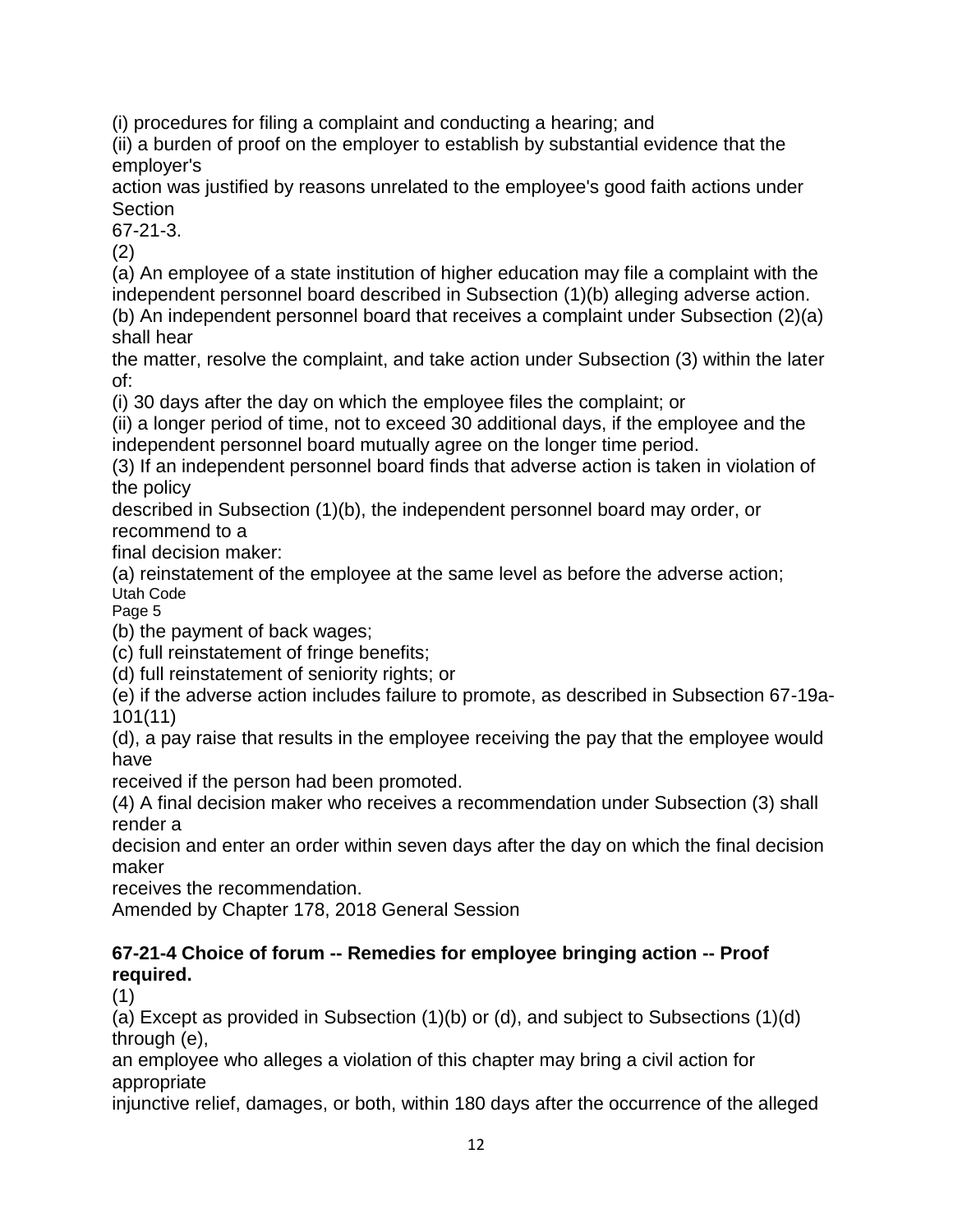violation of this chapter.

(b) Except as provided in Subsection (1)(d):

(i) an employee of a political subdivision that has adopted an ordinance described in **Section** 

67-21-3.6:

(A) may bring a civil action described in Subsection (1)(a) within 180 days after the day on

which the employee has exhausted administrative remedies; and

(B) may not bring a civil action described in Subsection (1)(a) until the employee has exhausted administrative remedies; and

(ii) an employee of a state institution of higher education:

(A) may bring a civil action described in Subsection (1)(a) within 180 days after the day on

which the employee has exhausted administrative remedies; and

(B) may not bring a civil action described in Subsection (1)(a) until the employee has exhausted administrative remedies.

(c) Except as provided in Subsection (1)(d), a public entity employee who is not a legislative

employee or a judicial employee may bring a claim of retaliatory action by selecting one of the

following methods:

(i) filing a grievance with the Career Service Review Office in accordance with Section 67-19a-402.5; or

(ii) bringing a civil action for appropriate injunctive relief, damages, or both, within 180 days

after the occurrence of the alleged violation of this chapter.

(d)

(i) A claimant may bring an action after the 180-day limit described in this Subsection (1) if:

(A) the claimant originally brought the action within the 180-day time limit;

(B) the action described in Subsection (1)(d)(i)(A) failed or was dismissed for a reason other

than on the merits; and

(C) the claimant brings the new action within 180 days after the day on which the claimant

originally brought the action under Subsection (1)(d)(i)(A).

(ii) A claimant may commence a new action under this Subsection (1)(d) only once.

(e) A public entity employee who files a grievance under Subsection (1)(d)(i):

(i) may not, at any time, bring a civil action in relation to the subject matter of the grievance;

(ii) may seek a remedy described in Subsection 67-21-3.5(2); and Utah Code

Page 6

(iii) waives the right to seek a remedy or a type of damages not included in Subsection 67-21-3.5(2).

(f) A public entity employee who files a civil action under Subsection  $(1)(d)(ii)$  may not, at any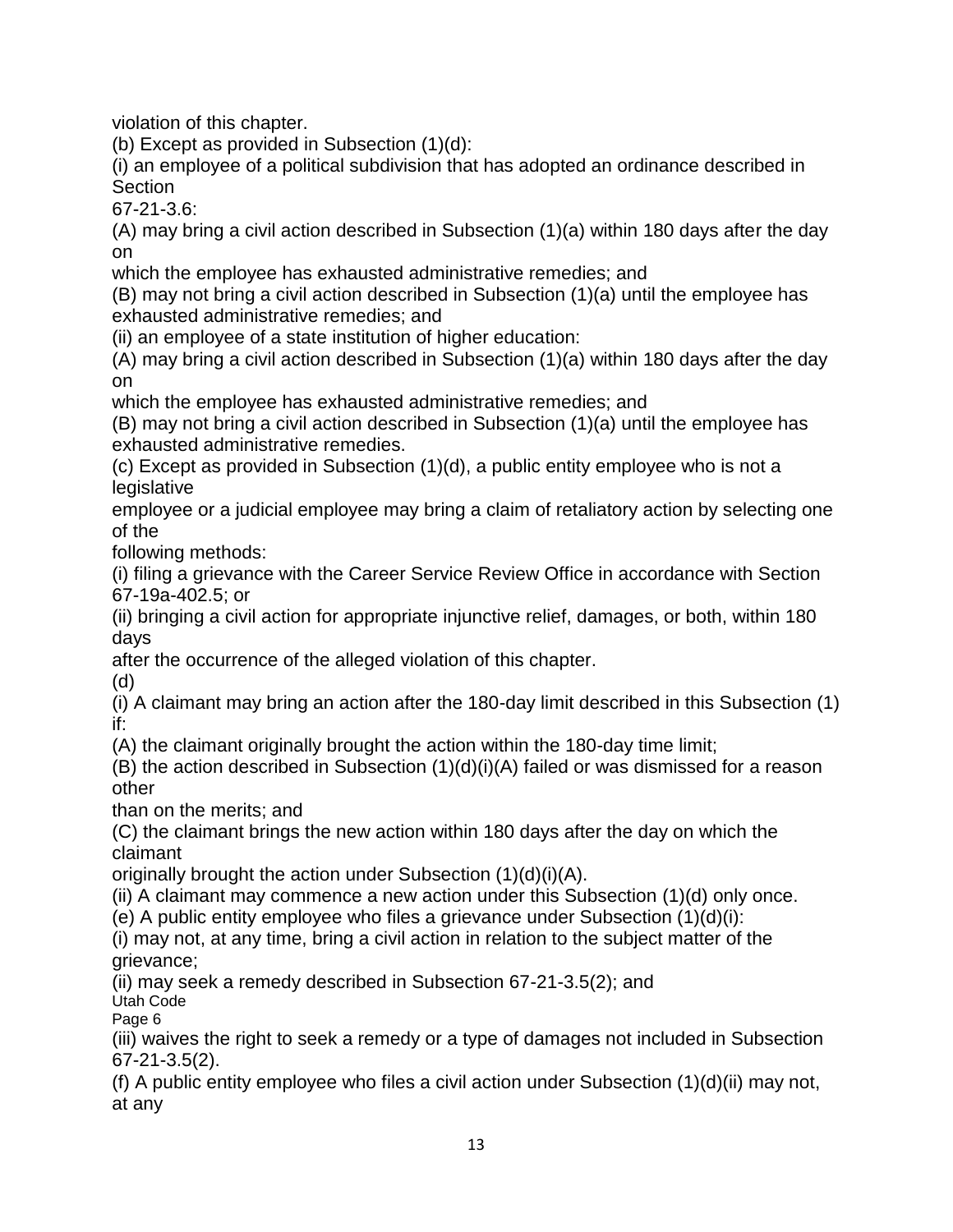time, file a grievance with the Career Service Review Office in relation to the subject matter of

the civil action.

(2) An employee who brings a civil action under this section shall bring the action in the district

court for the county where the alleged violation occurred, the county where the complainant

resides, or the county where the person against whom the civil complaint is filed resides or has

the person's principal place of business.

(3) To prevail in an action brought under this section, the employer shall prove by substantial

evidence that the employer's action was justified.

Amended by Chapter 178, 2018 General Session

# **67-21-5 Court orders for violation of chapter.**

(1) A court, in rendering a judgment in an action brought under this chapter, may order reinstatement of the employee at the same level, the payment of back wages, full reinstatement

of fringe benefits and seniority rights, damages, or any combination of these remedies. (2) A court shall award the complainant all or a portion of the costs of litigation, which are

defined to include reasonable attorney fees and witness fees, if the court determines that the

complainant prevails.

Amended by Chapter 427, 2013 General Session

# **67-21-6 Civil fine.**

(1)

(a) A person who violates this chapter is liable for a civil fine of not more than \$500.

(b) The person who takes an adverse action against an employee in violation of this chapter,

and not the public body that employs the employee, shall, after receiving notice and an opportunity to be heard, pay the civil fine under this Subsection (1).

(c) If a person is ordered to pay a civil fine under this Subsection (1), the employer may dismiss

the person who took the adverse action in violation of this chapter.

(2) A civil fine ordered under this chapter shall be submitted to the state treasurer for deposit in the

General Fund.

(3) The civil fine described in this section may be imposed if a violation of this chapter is found by:

(a) an independent personnel board described in Subsection 67-21-3.6(1)(a) or 67-21- 3.7(1)(a);

(b) the Career Service Review Office; or

(c) a court.